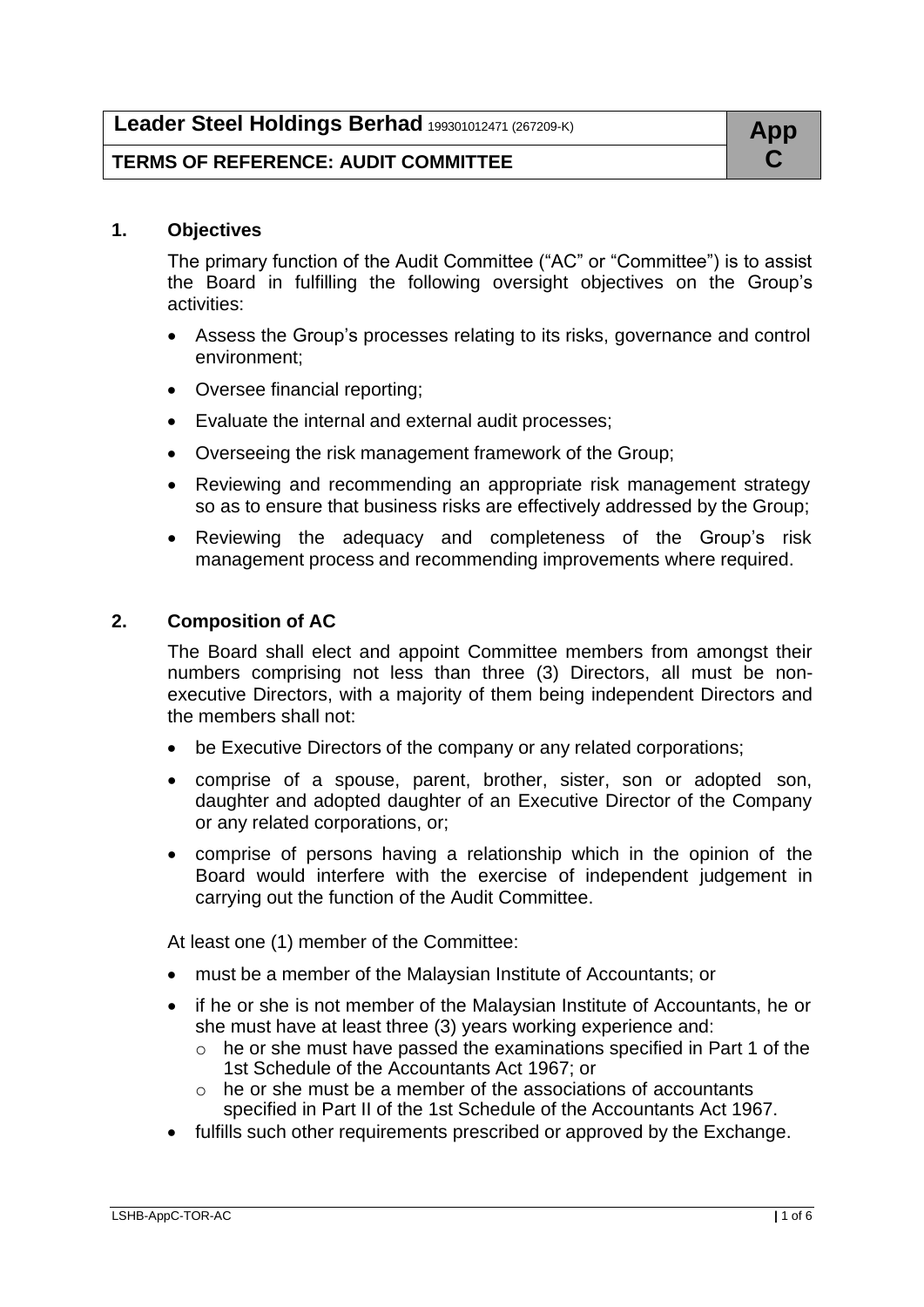If a member of the Committee resigns, dies or for any reason ceases to be a member with the result that the number of members is reduced below three (3) or resulting in the non-compliance of the listing requirement of the Exchange pertaining to composition of audit committee, the Board shall within three (3) months of the event appoint such number of new members as may be required to fill the vacancy.

The Chairman of the Committee shall be an independent non-executive Director. All members should be financially literate. No alternate Director of the Board shall be appointed as a member of the Committee.

The Chairman of the Board shall not be a member of the Audit Committee.

Former partner of the audit firm auditing the Group's financial statements shall not be appointed as a member of Audit Committee unless he or she has observed a cooling-off period of at least three years before being appointed as a member of Audit Committee.

## **3. Secretary to AC**

The Company Secretary shall be appointed Secretary of the Committee ("the Secretary") or in her absence, another person authorised by the Chairman of the Committee. The Secretary, in consultation with the Chairman, shall draw up an agenda for the meeting. The Secretary shall be responsible for keeping the minutes of the meeting of the Committee and the minutes shall be circulated to members of the Board.

## **4. Meetings**

The Committee shall meet at least four (4) times a year or more frequently as circumstances shall dictate. The Chairman of the Committee will highlight any major issues and any items requiring resolution by the Board.

In addition, the Chairman shall convene a meeting of the Committee if requested to do so by any member, the management of internal or external auditors to consider any matters within the scope and responsibilities of the Committee.

The Chairman of the AC should engage on a continuous basis with senior management, such as the Chairman of the Board, Group MD, Group Chief Financial Officer, the Head of Internal Audit and the External Auditors in order to be kept informed of matters affecting the company.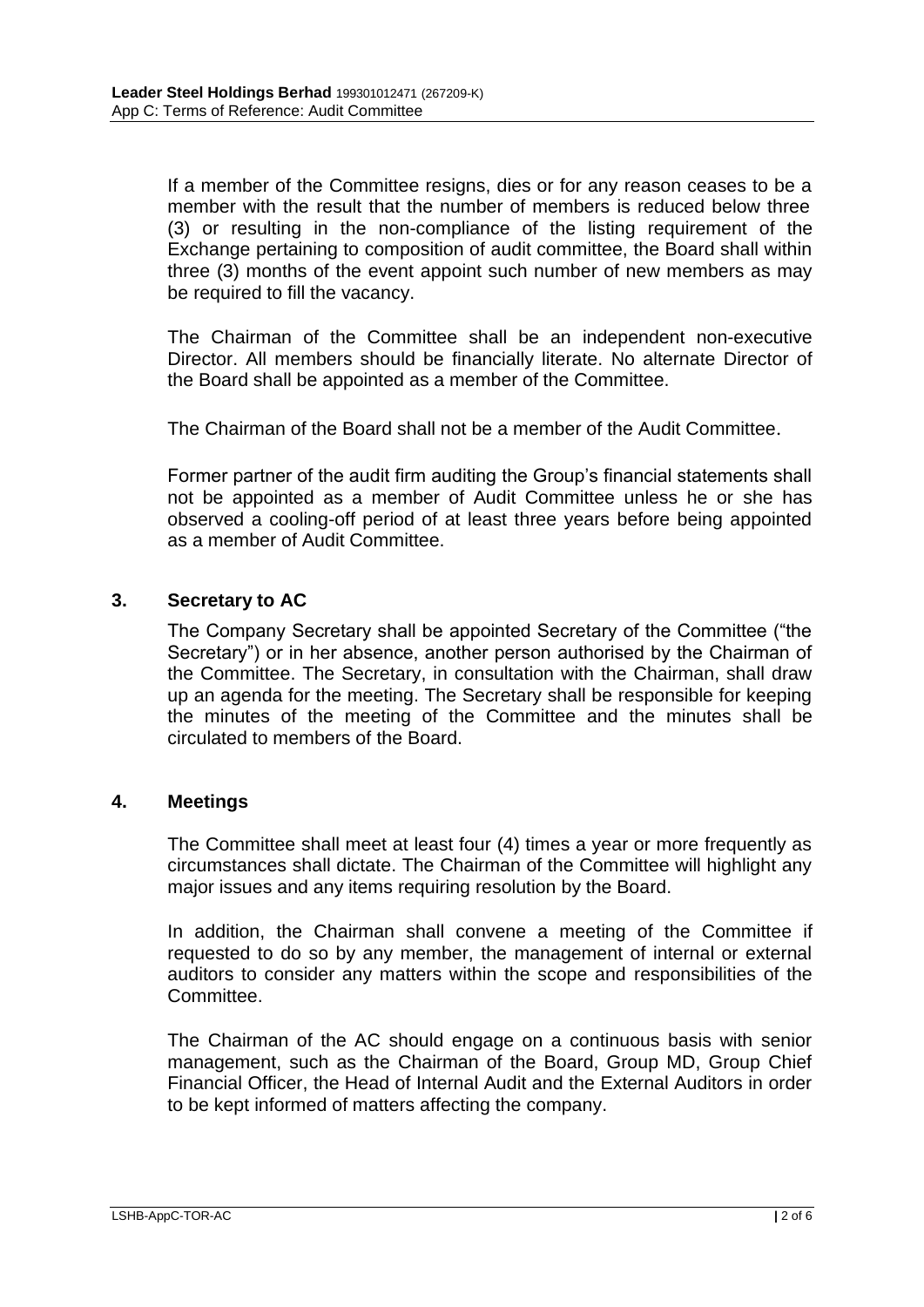## **5. Reporting Procedures**

The agenda together with relevant explanatory papers and documents shall be circulated to the Committee members prior to each meeting. The Secretary shall be responsible for keeping the minutes of the meeting of the Committee, circulating them to all members of the Board.

The Chairman shall submit an annual report to the Board summarising the Committee's activities during the year and the related significant results and findings.

## **6. Meeting Procedures**

The Committee shall regulate its own procedures, in particular:

- (a) the calling of meetings;
- (b) the notice to be given to such meetings;
- (c) the voting and proceedings of such meetings;
- (d) the keeping of minutes; and
- (e) the custody, production and inspection of such minutes.

#### **7. Quorum**

A quorum shall consist of 2 Committee members; however it must be made up of a majority of independent Directors.

#### **8. Attendance by Invitation**

The Group MD, Group GM, Group CFO, the Head of Internal Audit and the representative of the External Auditors should normally be invited to attend the meetings. The Committee may invite any person to be in attendance to assist in its deliberations in any particular meeting. However, the Committee should meet with the External Auditors without Executive Board members and management present at least once a year.

## **9. Rights of the External Auditors**

The External Auditors have the right to appear and be heard at any meeting of the Committee and their representative shall appear before the AC when required to do so by the Committee.

## **10. Authority of the AC**

The Audit Committee should:

- Have authority to seek any information it requires from employees or investigate any activity within its terms of reference;
- Have the resources which are required to perform its duties;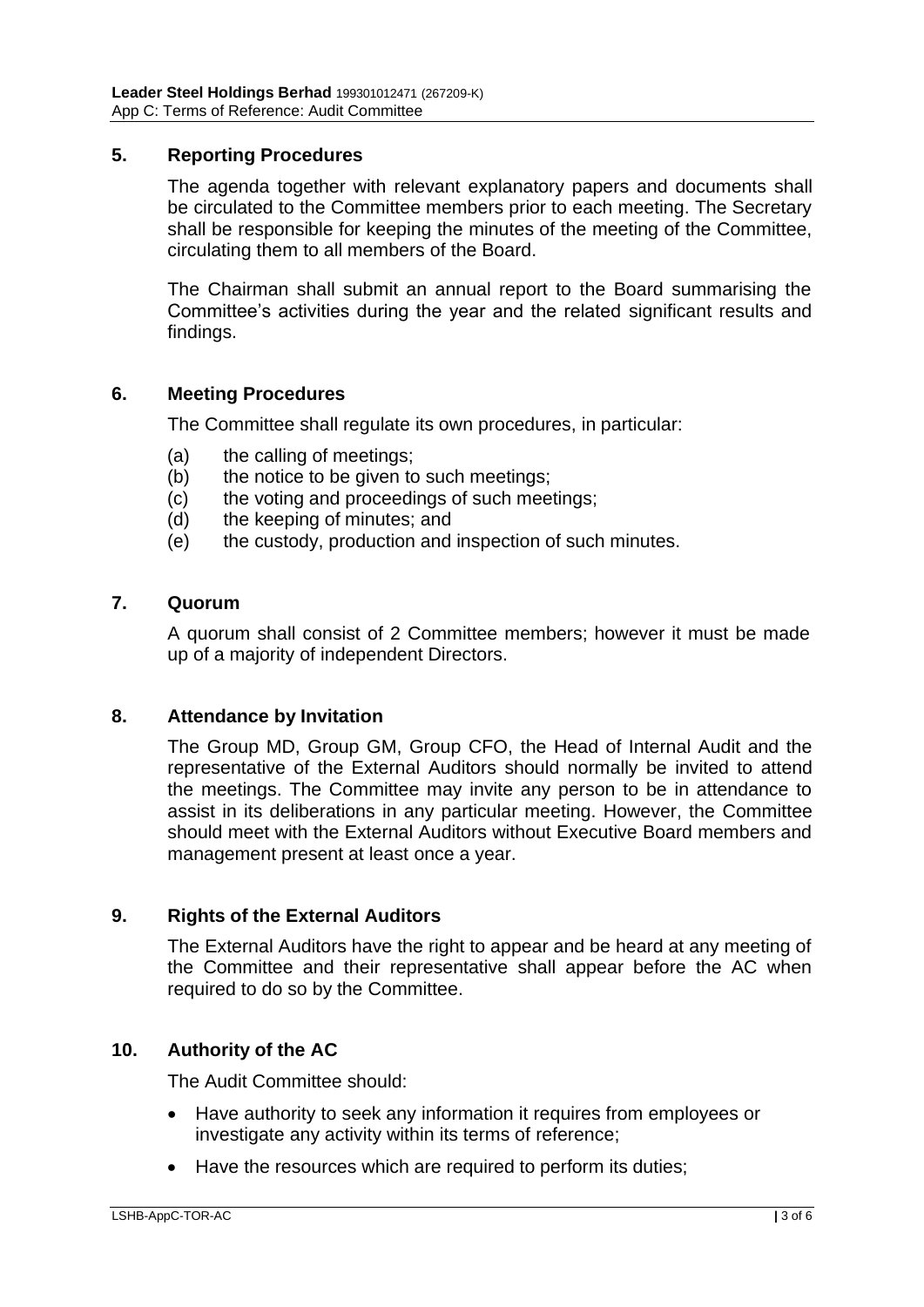- Have full and unrestricted access to all information, documents and officers of the Company and the Group for the purpose of discharging its functions and responsibilities;
- Have direct communications channels with the internal and external Auditors and senior management of the Group and shall be able to convene meetings with the external auditors, the internal auditors or both, excluding the attendance of other directors and employees of the Company, whenever deemed necessary.
- Be able to obtain outside legal or other independent professional advice as it considers necessary at the expense of the Company; and

Where the Committee is of the view that a matter reported by it to the Board has not been satisfactorily resolved resulting in a breach of the Bursa Securities Listing Requirement, the Committee shall promptly report such matter to the Bursa Securities.

# **11. Duties and Responsibilities**

The duties and responsibilities of the Committee shall be:

- To review the Company's and the Group's quarterly results and annual financial statement before submission to the Board, focusing on:
	- o Any changes in or implementation of accounting policies and practices;
	- o Major judgment areas;
	- o Significant adjustments proposed by the external auditors;
	- o Going concern assumption;
	- $\circ$  Compliance with accounting standards;
	- o Compliance with stock exchange and legal requirements; and
	- o Significant and unusual events
- To review with the external auditors their audit plan, scope and nature of audit for the Company and the Group, their evaluation of the system of internal control, their audit report, audit findings, their management letter and management's response including previous audit findings and recommendations as well as the assistance given by the Company's employees to the external auditors;
- To review the adequacy of the internal audit scope and plan, functions, competency and resources of the internal audit functions and that it has the necessary authority to carry out its work;
- To discuss problems and reservations arising from the interim and final audits, and any matters the external auditors may wish to discuss (in the absence of management where necessary);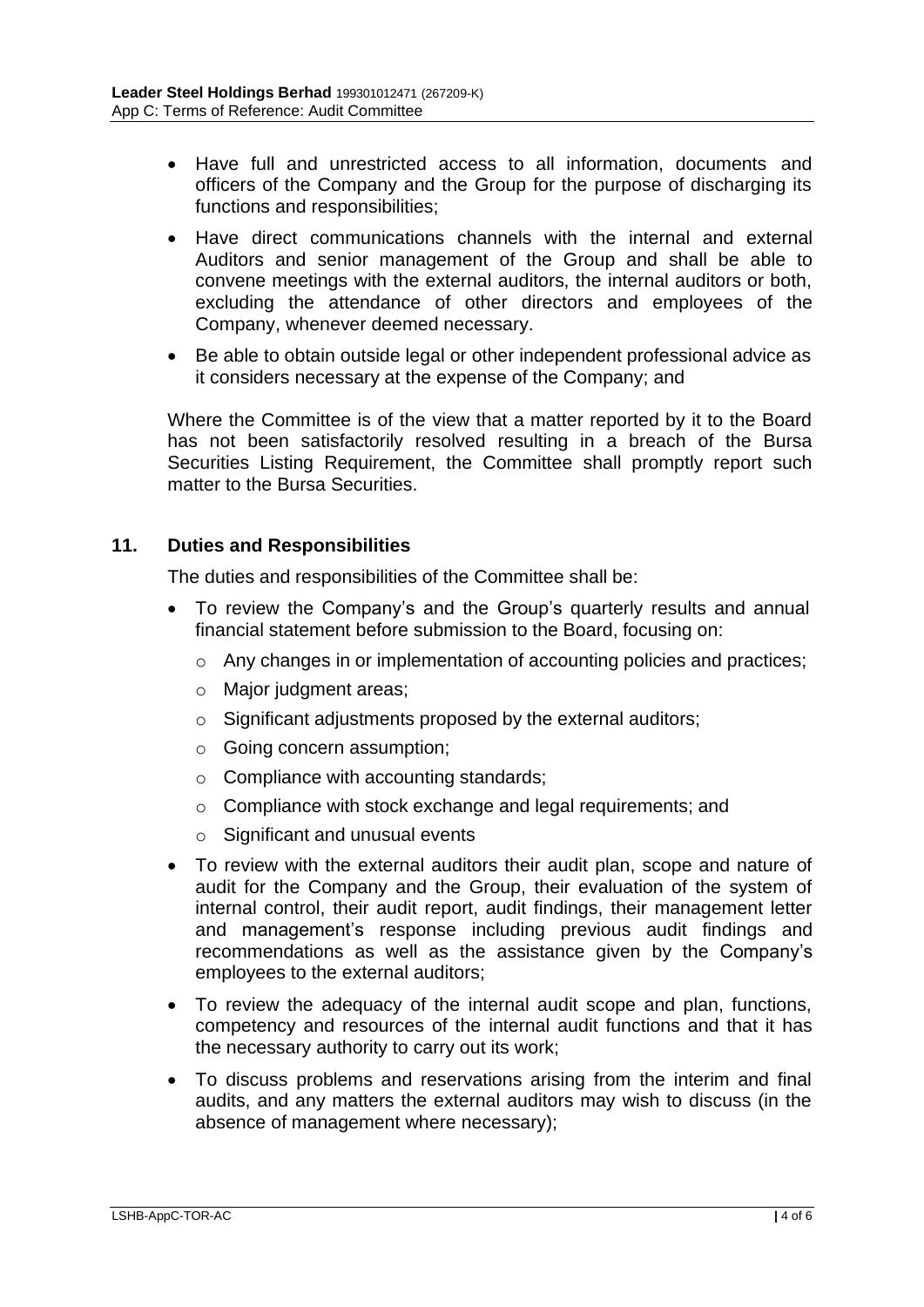- To perform the following, in relation to the internal audit function:
	- o Review the adequacy of the scope, functions, competency and resources of the internal audit function, and that it has the necessary authority to carry out its work;
	- o Review the internal audit programme and results of the internal audit programme, processes or investigation undertaken and, where necessary, ensure that appropriate actions are taken on the recommendations of internal audit function;
	- o Review the internal audit plan, consider the major findings of the internal audits, internal or fraud investigations and actions and steps taken by management in response to audit findings;
	- o Review any appraisal or assessment of the performance of members of the internal audit function;
	- o Approve any appointment or termination of senior staff members of the internal audit function; and
	- o Take cognisance of resignations/transfer of internal audit staff members and provide the resigning staff member an opportunity to submit his reasons for resigning.
- To review any related parties transactions and conflict of interest situation that may arise within the Company and the Group including any transaction, procedure or course of conduct that raises questions or management integrity;
- To consider the appointment of the external auditors and to review whether there is reason (supported by grounds) to believe that the external auditors are not suitable for re-appointment, to consider the nomination of a person or persons as external auditors and the audit fees, the terms of reference of their appointment, and any question of resignation or dismissal;
- To review the assistance given by the Group's officers to the auditors, and any difficulties encountered in the course of the audit work, including any restrictions on the scope of activities or access to required information.
- To verify the allocation of option granted pursuant to the Employee Share Option Scheme;
- To report to the Board its activities, significant results and findings;
- To review procedures in place to ensure that the Group is in compliance with the Companies Act 1965, Bursa Securities Listing Requirements and other legislative and reporting requirements.
- To promptly report such matter to the Bursa Securities if the Committee is of the view that the matter reported by it to the Board of Directors has not been satisfactorily resolved resulting in a breach of the Listing Requirements;